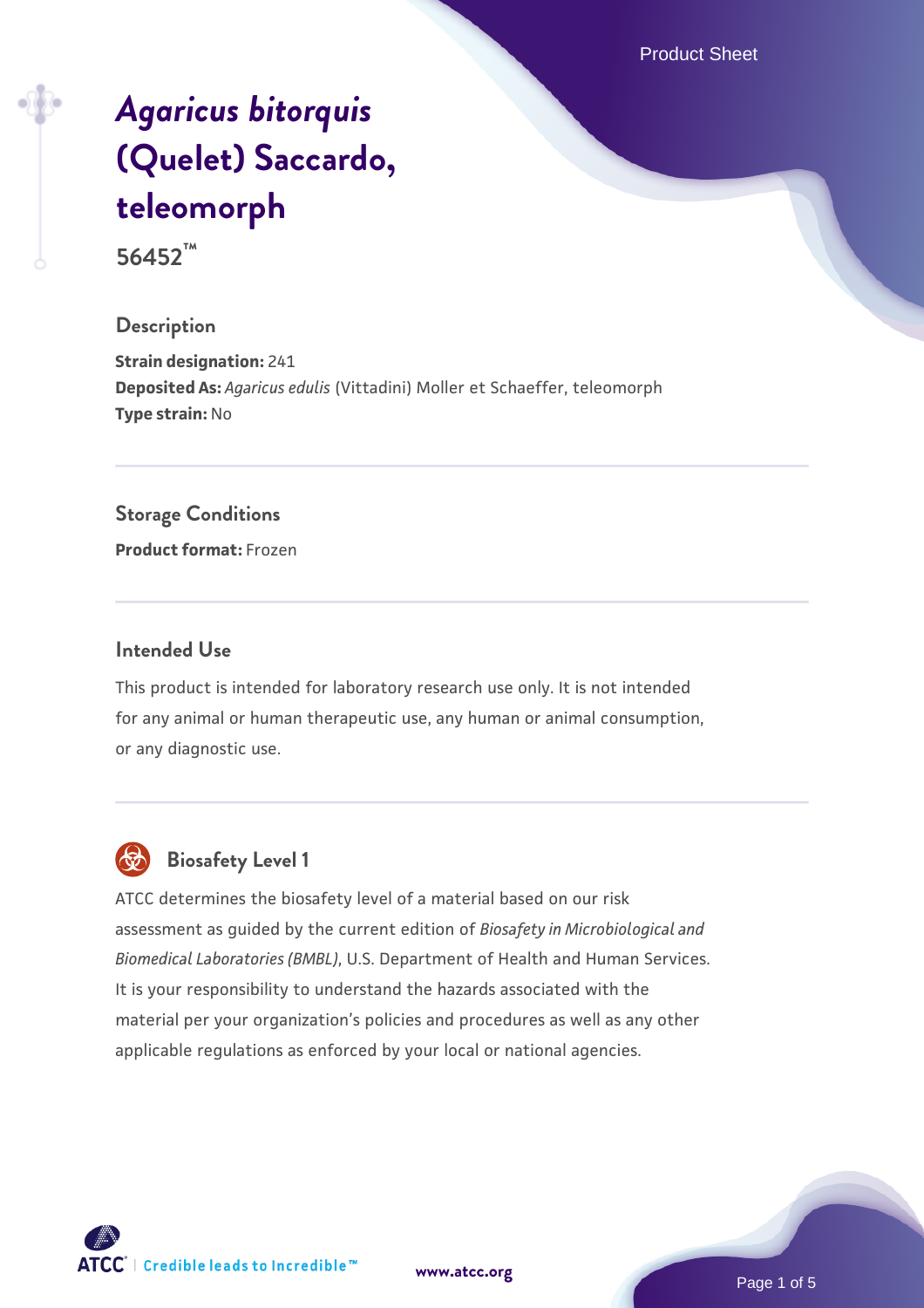ATCC highly recommends that appropriate personal protective equipment is always used when handling vials. For cultures that require storage in liquid nitrogen, it is important to note that some vials may leak when submersed in liquid nitrogen and will slowly fill with liquid nitrogen. Upon thawing, the conversion of the liquid nitrogen back to its gas phase may result in the vial exploding or blowing off its cap with dangerous force creating flying debris. Unless necessary, ATCC recommends that these cultures be stored in the vapor phase of liquid nitrogen rather than submersed in liquid nitrogen.

# **Certificate of Analysis**

For batch-specific test results, refer to the applicable certificate of analysis that can be found at www.atcc.org.

# **Growth Conditions**

**Medium:**  [ATCC Medium 336: Potato dextrose agar \(PDA\)](https://www.atcc.org/-/media/product-assets/documents/microbial-media-formulations/3/3/6/atcc-medium-336.pdf?rev=d9160ad44d934cd8b65175461abbf3b9) **Temperature:** 26°C

# **Material Citation**

If use of this material results in a scientific publication, please cite the material in the following manner: *Agaricus bitorquis* (Quelet) Saccardo, teleomorph (ATCC 56452)

# **References**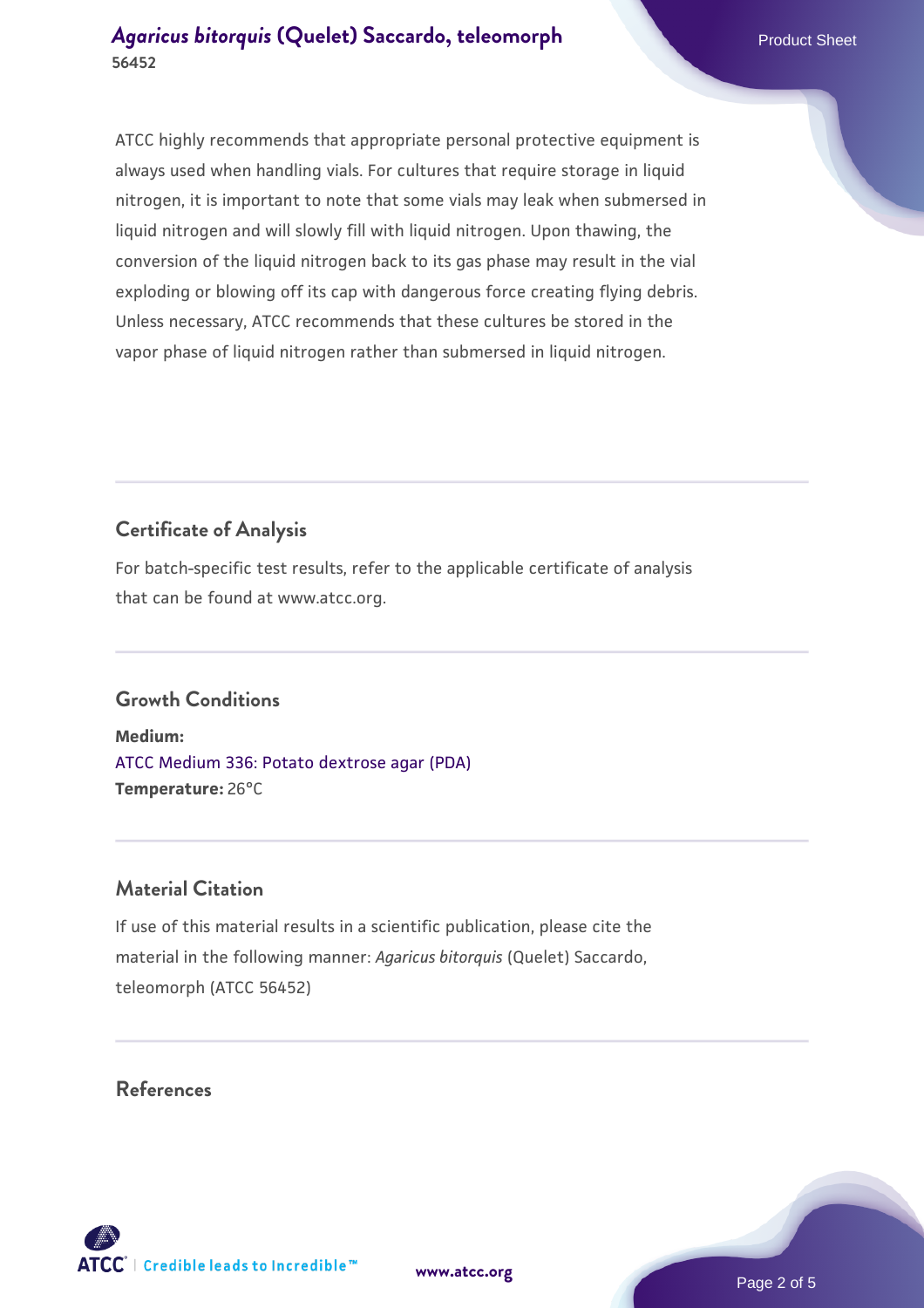#### **[Agaricus bitorquis](https://www.atcc.org/products/56452) [\(Quelet\) Saccardo, teleomorph](https://www.atcc.org/products/56452)** Product Sheet **56452**

References and other information relating to this material are available at www.atcc.org.

#### **Warranty**

The product is provided 'AS IS' and the viability of ATCC® products is warranted for 30 days from the date of shipment, provided that the customer has stored and handled the product according to the information included on the product information sheet, website, and Certificate of Analysis. For living cultures, ATCC lists the media formulation and reagents that have been found to be effective for the product. While other unspecified media and reagents may also produce satisfactory results, a change in the ATCC and/or depositor-recommended protocols may affect the recovery, growth, and/or function of the product. If an alternative medium formulation or reagent is used, the ATCC warranty for viability is no longer valid. Except as expressly set forth herein, no other warranties of any kind are provided, express or implied, including, but not limited to, any implied warranties of merchantability, fitness for a particular purpose, manufacture according to cGMP standards, typicality, safety, accuracy, and/or noninfringement.

#### **Disclaimers**

This product is intended for laboratory research use only. It is not intended for any animal or human therapeutic use, any human or animal consumption, or any diagnostic use. Any proposed commercial use is prohibited without a license from ATCC.

While ATCC uses reasonable efforts to include accurate and up-to-date information on this product sheet, ATCC makes no warranties or representations as to its accuracy. Citations from scientific literature and patents are provided for informational purposes only. ATCC does not warrant



**[www.atcc.org](http://www.atcc.org)**

Page 3 of 5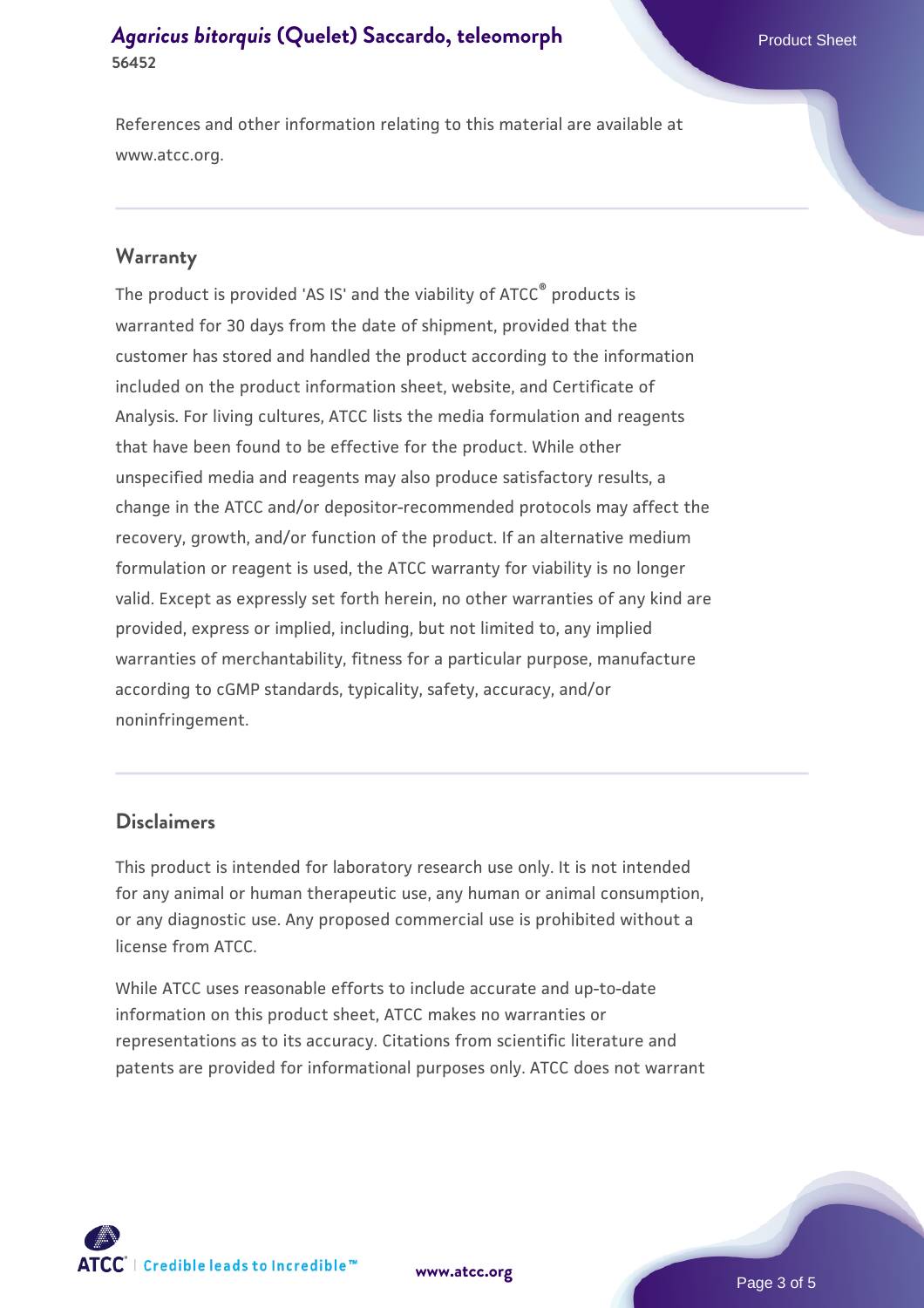#### **[Agaricus bitorquis](https://www.atcc.org/products/56452) [\(Quelet\) Saccardo, teleomorph](https://www.atcc.org/products/56452)** Product Sheet **56452**

that such information has been confirmed to be accurate or complete and the customer bears the sole responsibility of confirming the accuracy and completeness of any such information.

This product is sent on the condition that the customer is responsible for and assumes all risk and responsibility in connection with the receipt, handling, storage, disposal, and use of the ATCC product including without limitation taking all appropriate safety and handling precautions to minimize health or environmental risk. As a condition of receiving the material, the customer agrees that any activity undertaken with the ATCC product and any progeny or modifications will be conducted in compliance with all applicable laws, regulations, and guidelines. This product is provided 'AS IS' with no representations or warranties whatsoever except as expressly set forth herein and in no event shall ATCC, its parents, subsidiaries, directors, officers, agents, employees, assigns, successors, and affiliates be liable for indirect, special, incidental, or consequential damages of any kind in connection with or arising out of the customer's use of the product. While reasonable effort is made to ensure authenticity and reliability of materials on deposit, ATCC is not liable for damages arising from the misidentification or misrepresentation of such materials.

Please see the material transfer agreement (MTA) for further details regarding the use of this product. The MTA is available at www.atcc.org.

# **Copyright and Trademark Information**

© ATCC 2021. All rights reserved. ATCC is a registered trademark of the American Type Culture Collection.

#### **Revision**

This information on this document was last updated on 2021-05-19

#### **Contact Information**



**[www.atcc.org](http://www.atcc.org)**

Page 4 of 5